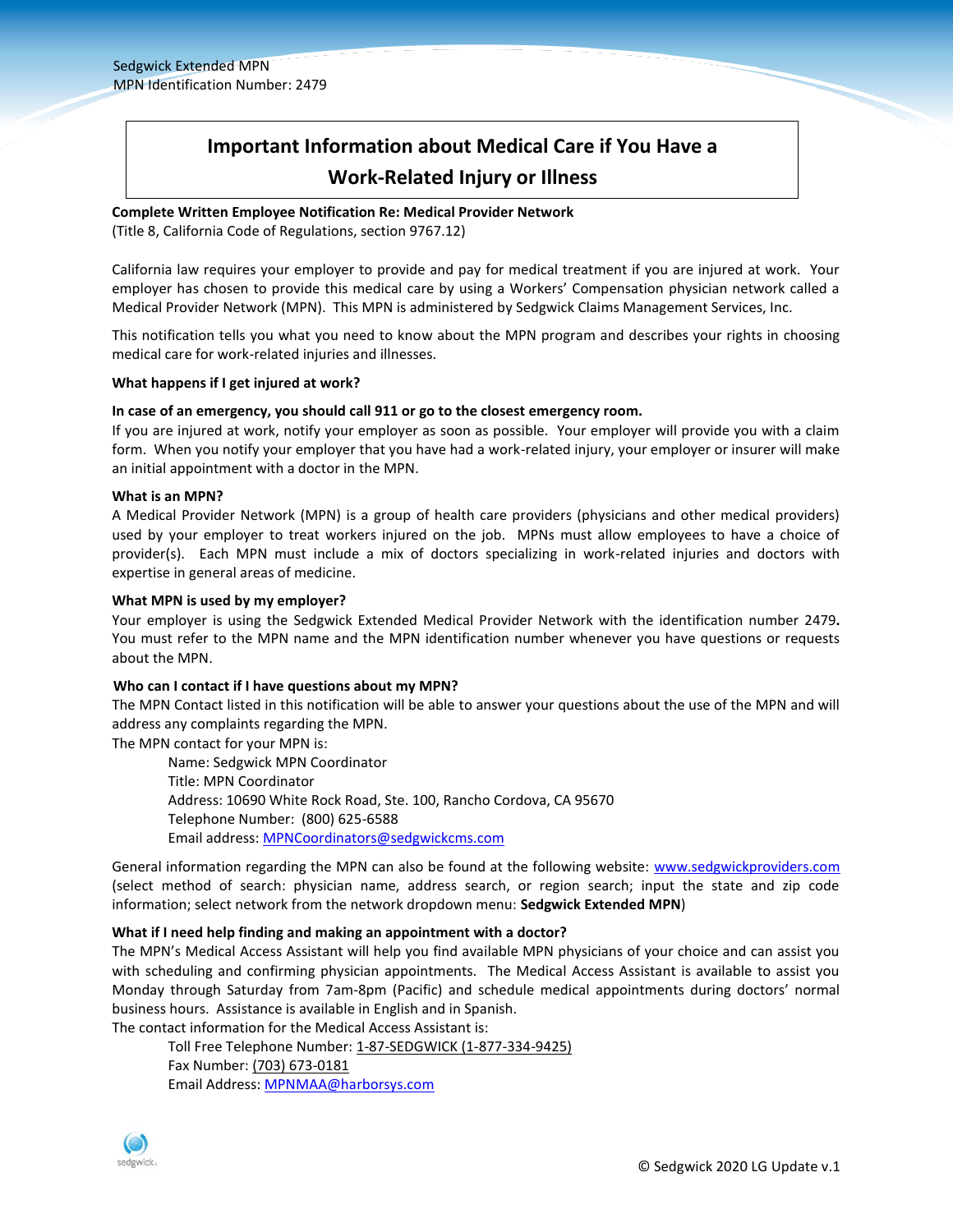#### **How do I find out which doctors are in my MPN?**

You can get a regional list of all MPN providers in your area by calling the Medical Access Assistant or by going to our website at: [www.sedgwickproviders.com](http://www.sedgwickproviders.com/) (select method of search: physician name, address search, or region search; input the state and zip code information; select network from the network dropdown menu: Sedgwick Extended MPN). At minimum, the regional list must include a list of all MPN providers within 15 miles of your workplace and/or residence or a list of all MPN providers within the county where you live and/or work. You may choose which list you wish to receive. You also have the right to obtain a list of all the MPN providers upon request.

Telehealth physicians are found in "Directory of Telehealth Providers" and are displayed with a symbol of a telephone.

You can access the roster of all treating physicians in the MPN, which includes all telehealth physicians in the MPN, by going to the website at www.sedgwickproviders.com.

#### **How do I choose a provider?**

Your employer or the insurer for your employer will arrange the initial medical evaluation with a MPN physician. After the first medical visit, you may continue to be treated by that doctor, or you may choose another doctor from the MPN. You may continue to choose doctors within the MPN for all of your medical care for this injury.

If appropriate, you may choose a specialist or ask your treating doctor for a referral to a specialist**.** Some specialists will only accept appointments with a referral from the treating doctor. Such specialist might be listed as "by referral only" in your MPN directory.

If you need help in finding a doctor or scheduling a medical appointment, you may call the Medical Access Assistant.

#### **Can I change providers?**

Yes. You can change providers within the MPN for any reason, but the providers you choose should be appropriate to treat your injury. Contact the MPN Contact or your claims adjuster if you want to change your treating physician.

#### **What standards does the MPN have to meet?**

The MPN has providers for the entire state of California.

The MPN must give you access to a regional list of providers that includes at least three physicians in each specialty commonly used to treat work injuries/illnesses in your industry. The MPN must provide access to primary treating physicians within 30 minutes or 15 miles and specialists within 60 minutes or 30 miles of where you work or live.

If you live in a rural area or an area where there is a health care shortage, there may be a different standard.

After you have notified your employer of your injury, the MPN must provide initial treatment within 3 business days. If treatment with a specialist has been authorized, the appointment with the specialist must be provided to you within 20 business days of your request.

If you have trouble getting an appointment with a provider in the MPN, contact the Medical Access Assistant.

If there are no MPN providers in the appropriate specialty available to treat your injury within the distance and timeframe requirements, then you will be allowed to seek the necessary treatment outside of the MPN.

The MPN also offers telehealth appointments if you choose to consent to telehealth services and it is determined by qualified medical personnel that a telehealth appointment is appropriate to treat your type of injury. Telehealth appointments are voluntary, and you must provide verbal or written consent if you would like a telehealth appointment. Your consent is required prior to delivery of the telehealth treatment and must be documented in your medical record, pursuant to Business and Professions Codes section 2290.5(b). The telehealth evaluation/examination will be done by a California licensed physician within his or her scope of practice and meets the same standard of care as a face to face medical evaluation/examination including all necessary medical

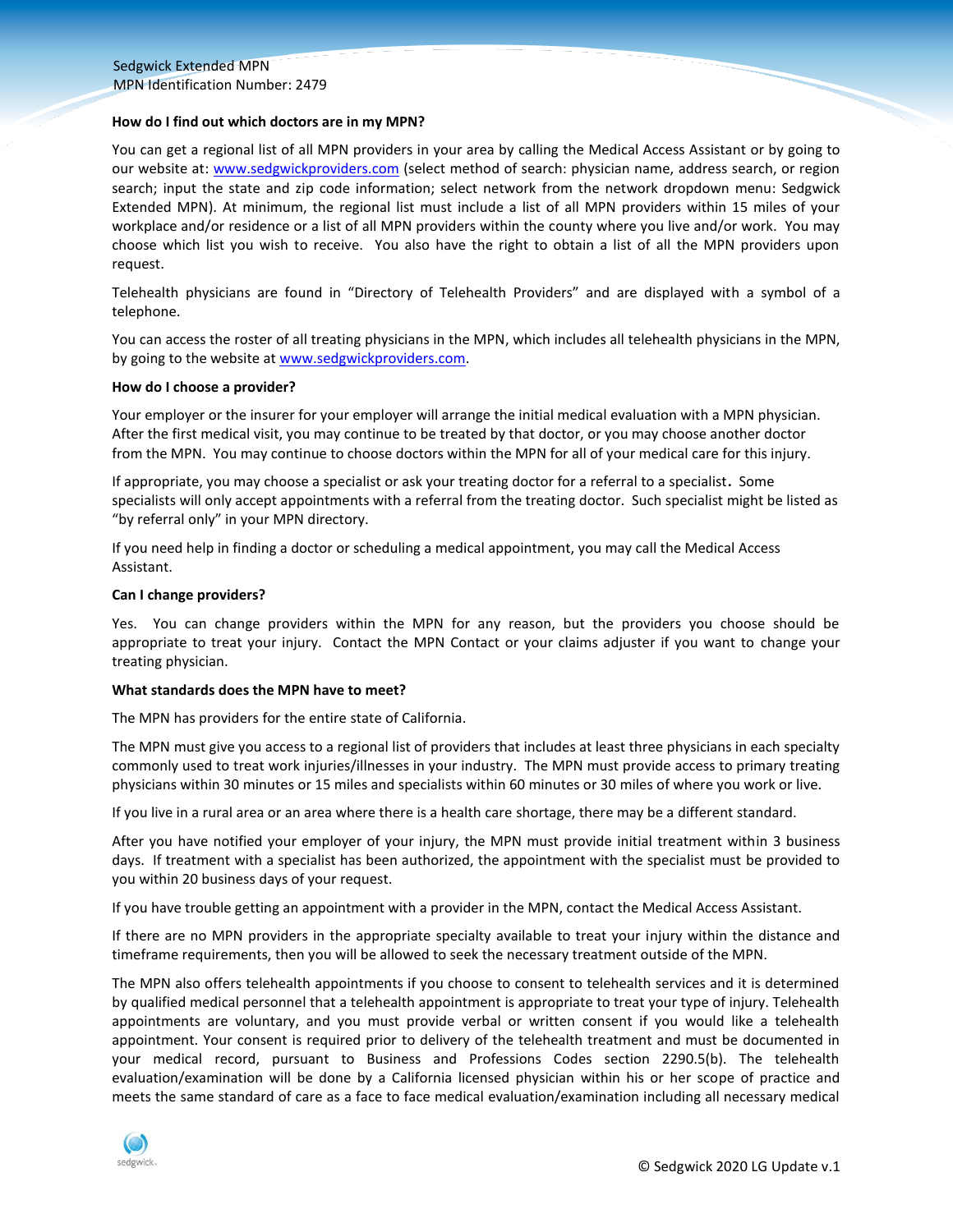#### Sedgwick Extended MPN MPN Identification Number: 2479

record documentation requirements and privacy standards. Physicians who provide only telehealth services will not be counted when determining if an MPN has met access standards, if the injured covered employee does not consent to see the telehealth physician. The physician who provides only telehealth services or also provides services at a physical location and telehealth will be counted when determining if an MPN has met access standards, if the injured covered employee consents to see the telehealth physician. The physician who provides only telehealth services or also provides services at a physical location and via telehealth, will not be counted when determining if an MPN has met access standards if the injured covered employee retracts consent to receive telehealth services prior to delivery of telehealth treatment. The physician who provides both physical location and telehealth services will be counted under the access standards if the physician's physical location is within the required access standards in accordance with 8 CCR § 9767.5(a)(1) and (a)(2).

#### **What if there are no MPN providers where I am located?**

If you are a current employee living in a rural area or temporarily working or living outside the MPN service area, or you are a former employee permanently living outside the MPN service area, the MPN or your treating doctor will give you a list of at least three physicians who can treat you. The MPN may also allow you to choose your own doctor outside of the MPN network. Contact your MPN Contact for assistance in finding a physician or for additional information.

# **What if I need a specialist that is not available in the MPN?**

If you need to see a type of specialist that is not available in the MPN, you have the right to see a specialist outside of the MPN.

# **What if I disagree with my doctor about medical treatment?**

If you disagree with your doctor or wish to change your doctor for any reason, you may choose another doctor within the MPN.

If you disagree with either the diagnosis or treatment prescribed by your doctor, you may ask for a second opinion from another doctor within the MPN. If you want a second opinion, you must contact the MPN contact or your claims adjuster and tell them you want a second opinion. The MPN should give you at least a regional or full MPN provider list from which you can choose a second opinion doctor. To get a second opinion, you must choose a doctor from the MPN list and make an appointment within 60 days. You must tell the MPN Contact of your appointment date, and the claims adjuster will send the doctor a copy of your medical records. You can request a copy of your medical records that will be sent to the doctor.

If you do not make an appointment within 60 days of receiving the regional provider list, you will not be allowed to have a second or third opinion with regard to this disputed diagnosis or treatment of this treating physician.

If the second-opinion doctor feels that your injury is outside of the type of injury he or she normally treats, the doctor's office will notify your employer or insurer and you. You will get another list of MPN doctors or specialists so you can make another selection.

If you disagree with the second opinion, you may ask for a third opinion. If you request a third opinion, you will go through the same process you went through for the second opinion.

Remember that if you do not make an appointment within 60 days of obtaining another MPN provider list, then you will not be allowed to have a third opinion with regard to this disputed diagnosis or treatment of this treating physician.

If you disagree with the third-opinion doctor, you may ask for an MPN Independent Medical Review (MPN IMR). Your employer or MPN Contact will give you information on requesting an MPN Independent Medical Review and a form at the time you select a third-opinion physician.

If either the second or third-opinion doctor or MPN Independent Medical Reviewer agrees with your need for a treatment or test, you may be allowed to receive that medical service from a provider within the MPN or if the MPN does not contain a physician who can provide the recommended treatment, you may choose a physician outside the MPN within a reasonable geographic area.

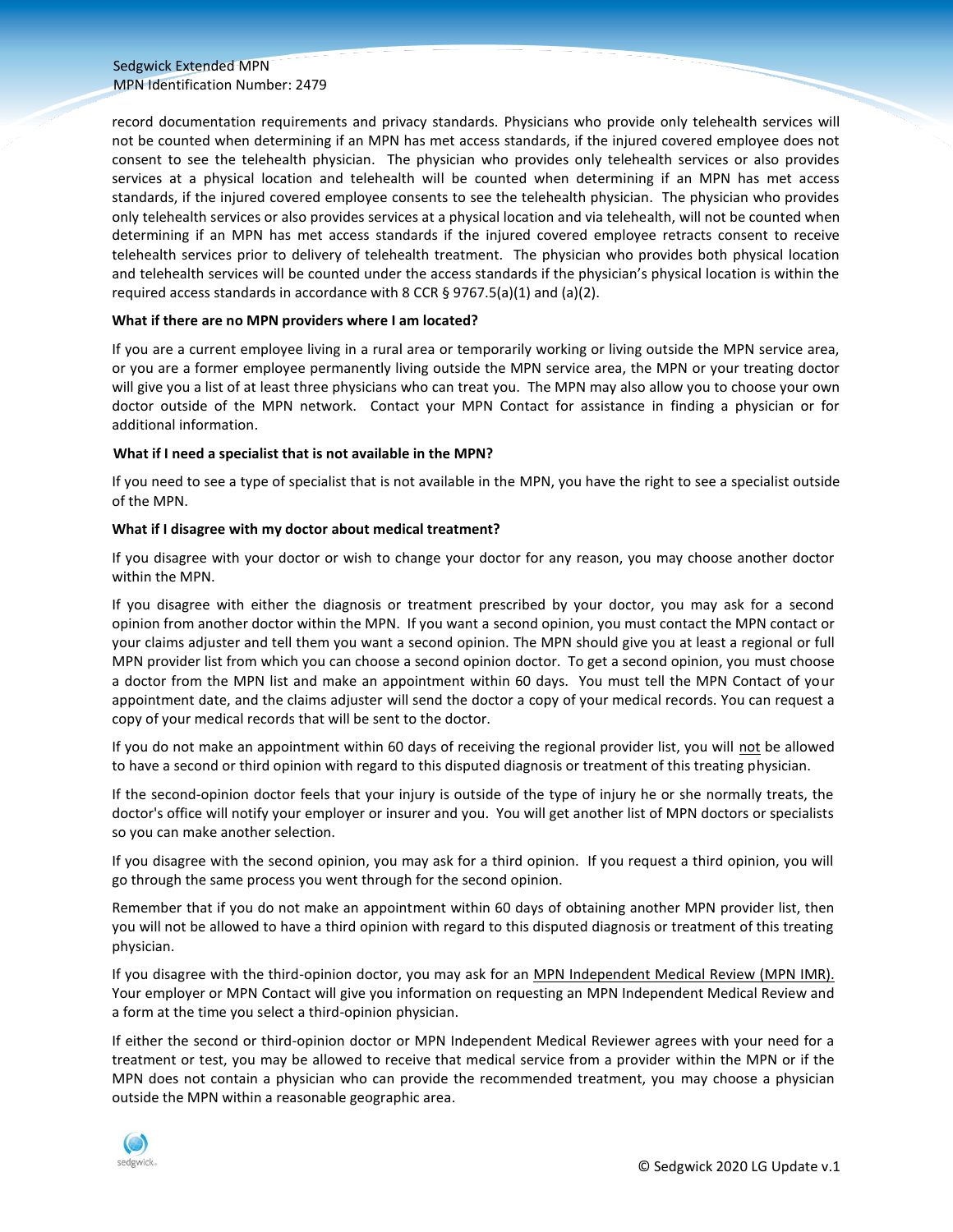#### Sedgwick Extended MPN MPN Identification Number: 2479

#### **What if I am already being treated for a work-related injury before the MPN begins?**

Your employer or insurer has a "*Transfer of Care"* policy which will determine if you can continue being temporarily treated for an existing work-related injury by a physician outside of the MPN before your care is transferred into the MPN.

If your current doctor is not or does not become a member of the MPN, then you may be required to see a MPN physician. However, if you have properly predesignated a primary treating physician, you cannot be transferred into the MPN. (If you have questions about predesignation, ask your supervisor.)

If your employer decides to transfer you into the MPN, you and your primary treating physician must receive a letter notifying you of the transfer.

If you meet certain conditions, you may qualify to continue treating with a non-MPN physician for up to a year before you are transferred into the MPN. The qualifying conditions to postpone the transfer of your care into the MPN are set forth in the box below.

# *Can I Continue Being Treated By My Doctor?*

You may qualify for continuing treatment with your non-MPN provider (through transfer of care or continuity of care) for up to a year if your injury or illness meets any of the following conditions:

- **(Acute)** The treatment for your injury or illness will be completed in less than 90 days;
- **(Serious or Chronic)** Your injury or illness is one that is serious and continues for at least 90 days without full cure or worsens and requires ongoing treatment. You may be allowed to be treated by your current treating doctor for up to one year, until a safe transfer of care can be made.
- **(Terminal)** You have an incurable illness or irreversible condition that is likely to cause death within one year or less.
- **(Pending Surgery)** You already have a surgery or other procedure that has been authorized by your employer or insurer that will occur within 180 days of the MPN effective date, or the termination of contract date between the MPN and your doctor.

You can disagree with your employer's decision to transfer your care into the MPN. If you don't want to be transferred into the MPN, ask your primary treating physician for a medical report on whether you have one of the four conditions stated above to qualify for a postponement of your transfer into the MPN.

Your primary treating physician has 20 days from the date of your request to give you a copy of his/her report on your condition. If your primary treating physician does not give you the report within 20 days of your request, the employer can transfer your care into the MPN and you will be required to use an MPN physician.

You will need to give a copy of the report to your employer if you wish to postpone the transfer of your care. If you or your employer disagrees with your doctor's report on your condition, you or your employer can dispute it. See the complete Transfer of Care policy for more details on the dispute resolution process.

For a copy of the Transfer of Care policy, in English or Spanish, ask your MPN Contact.

#### **What if I am being treated by a MPN doctor who decides to leave the MPN?**

Your employer or insurer has a written "*Continuity of Care"* policy that will determine whether you can temporarily continue treatment for an existing work injury with your doctor if your doctor is no longer participating in the MPN.

If your employer decides that you do not qualify to continue your care with the non-MPN provider, you and your primary treating physician must receive a letter notifying you of this decision.